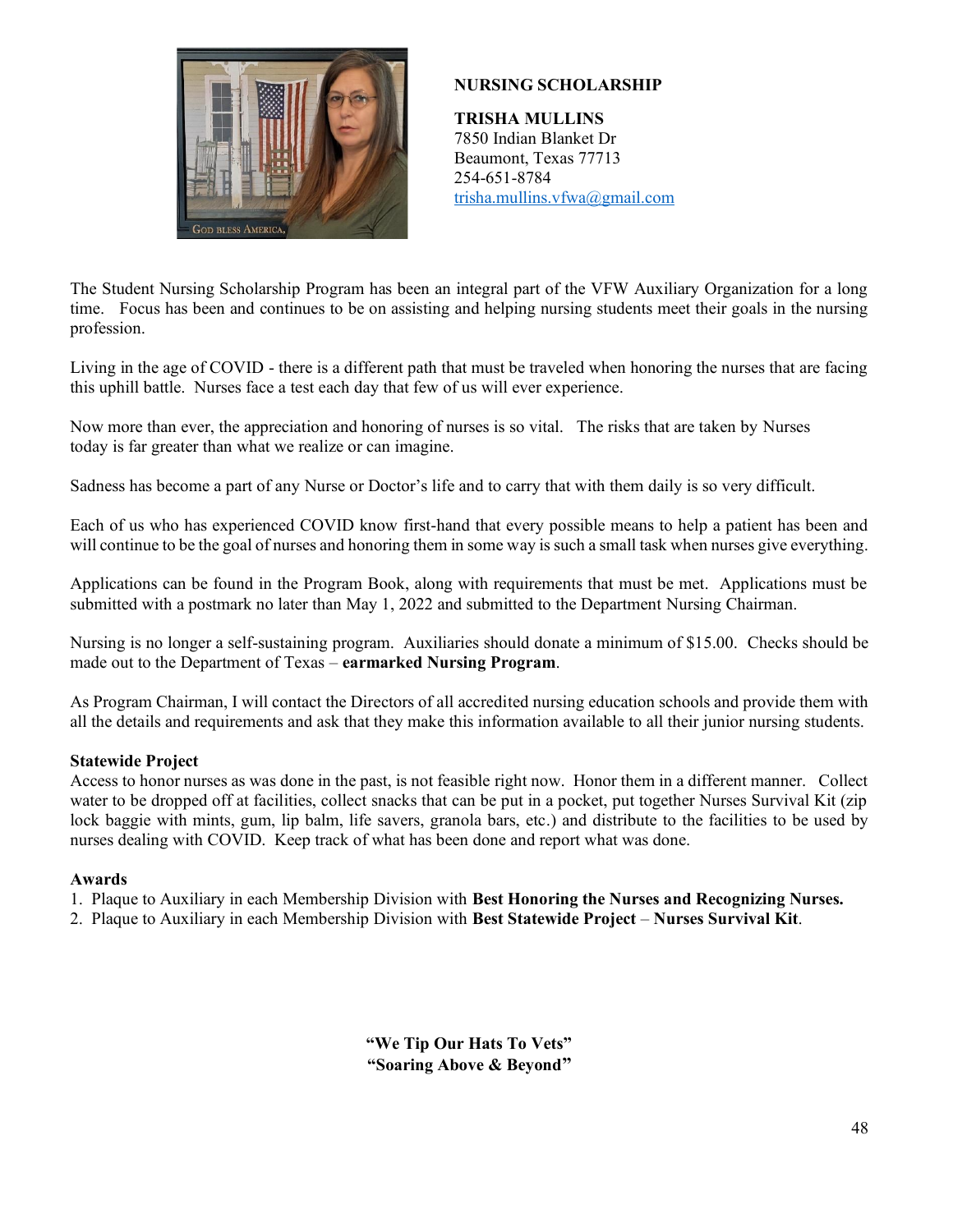#### **NURSING SCHOLARSHIP**

#### **DEPARTMENT OF TEXAS VFW AUXILIARY**

#### **Scholarships to be awarded**

| 1 <sup>st</sup> Place | \$2,000 |
|-----------------------|---------|
| $2nd$ Place           | \$1,500 |
| $3rd$ Place           | \$1,000 |

#### **Scholarship Application requirements:**

- 1. Nursing Student who will be accepted as a Nursing Senior for the Fall of the 2022-2023 Academic Session.
- 2. Must be attending a Texas College or University. GPA of 3.0 or better (verification needed, current transcript required).
- 3. Must be a U.S. Citizen.
- 4. Double-spaced typewritten essay, 300 words or less on *"Having chosen the career in nursing…what impact do you feel you can have on veterans and their families?"*
- *5.* Complete application (included in Department of Texas VFW Auxiliary Program Book or from a local Auxiliary).
- 6. Current Transcript (GPA included)
- 7. 2 Letters of Recommendation from Current Clinical Instructors
- 8. Completed application packets must be postmarked and mailed by May 1, 2022. **Application mailing information**: Trisha Mullins 7850 Indian Blanket Dr Beaumont, Texas 77713